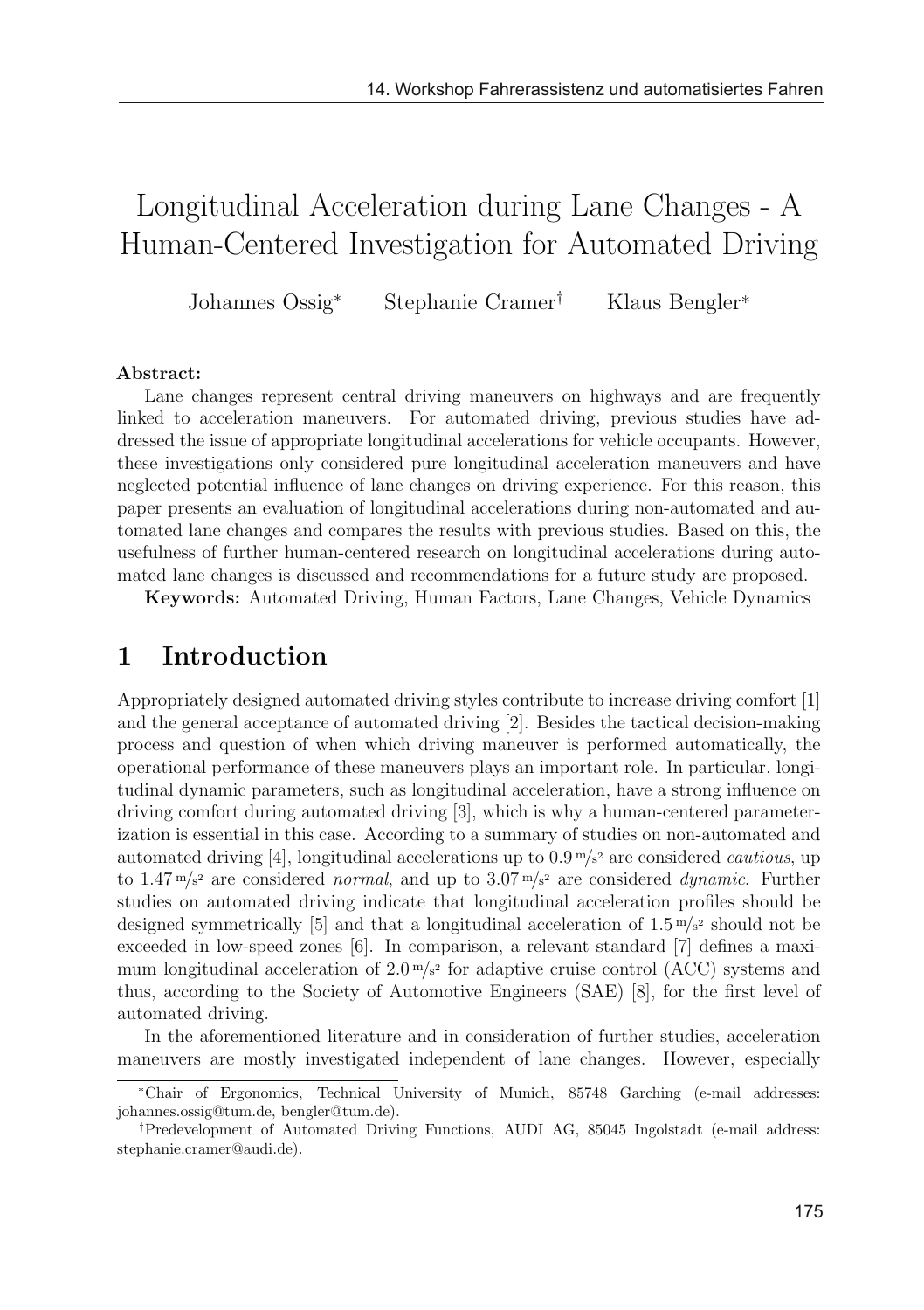on highways, lane changes represent main driving maneuvers, which are characterized by interaction with other vehicles [9], a relatively high safety risk [10], a combination of longitudinal and lateral dynamics [11], and resulting quiet complex driving situations [11, 12]. For these reasons, acceleration maneuvers during lane changes are not necessarily comparable to ordinary acceleration maneuvers without lane changes. Therefore, the research question of how longitudinal acceleration during automated lane changes should be designed cannot be answered in detail at the current time. However, it is known that an acceleration maneuver starting shortly before the actual lane change can contribute to the predictability of automated passing maneuvers and the automation system's behavior [13].

In this paper, we investigate on the basis of recorded non-automated and automated lane changes the longitudinal acceleration during passing maneuvers on German highways. Based on this, appropriate maximum longitudinal accelerations during automated lane changes are estimated and recommendations for future human-centered studies are derived.

# 2 Methodology

This paper focuses on non-automated and automated so-called tactical lane changes to the left, which serve to increase speed and to initiate passing maneuvers [14]. Accordingly, the following investigations only take into account lane changes with a lower speed at the beginning of the driving maneuver than the maximum permitted speed in the respective highway section and, if available, than the intended target speed of the automation system. For the estimation of a comfortable longitudinal dynamic and, more specifically, an appropriate maximum longitudinal acceleration during automated lane changes, a three-step methodology was defined:

- 1. Automated lane changes that were performed under real-world conditions in our last study are evaluated and respective assessments of participants on the longitudinal dynamic are summarized. Since the overarching objective of this study was to identify appropriate moments for automated lane changes [15, 16], the number of assessments of the longitudinal dynamic is severely limited, despite more than 750 automatically performed lane changes to the left.
- 2. Due to the limited number of available assessments of the longitudinal dynamic during automated lane changes, we also investigate non-automated lane changes using the highD dataset [17]. Similar to the previous evaluation of automated lane changes, the focus lies in this second step on the maximum longitudinal acceleration during passing maneuvers and, moreover, on the potential influence of the traffic scenario.
- 3. Finally and in consideration of relevant literature, the conducted evaluations of non-automated and automated lane changes are discussed and recommendations for further human-centered research on longitudinal dynamics during automated lane changes are given.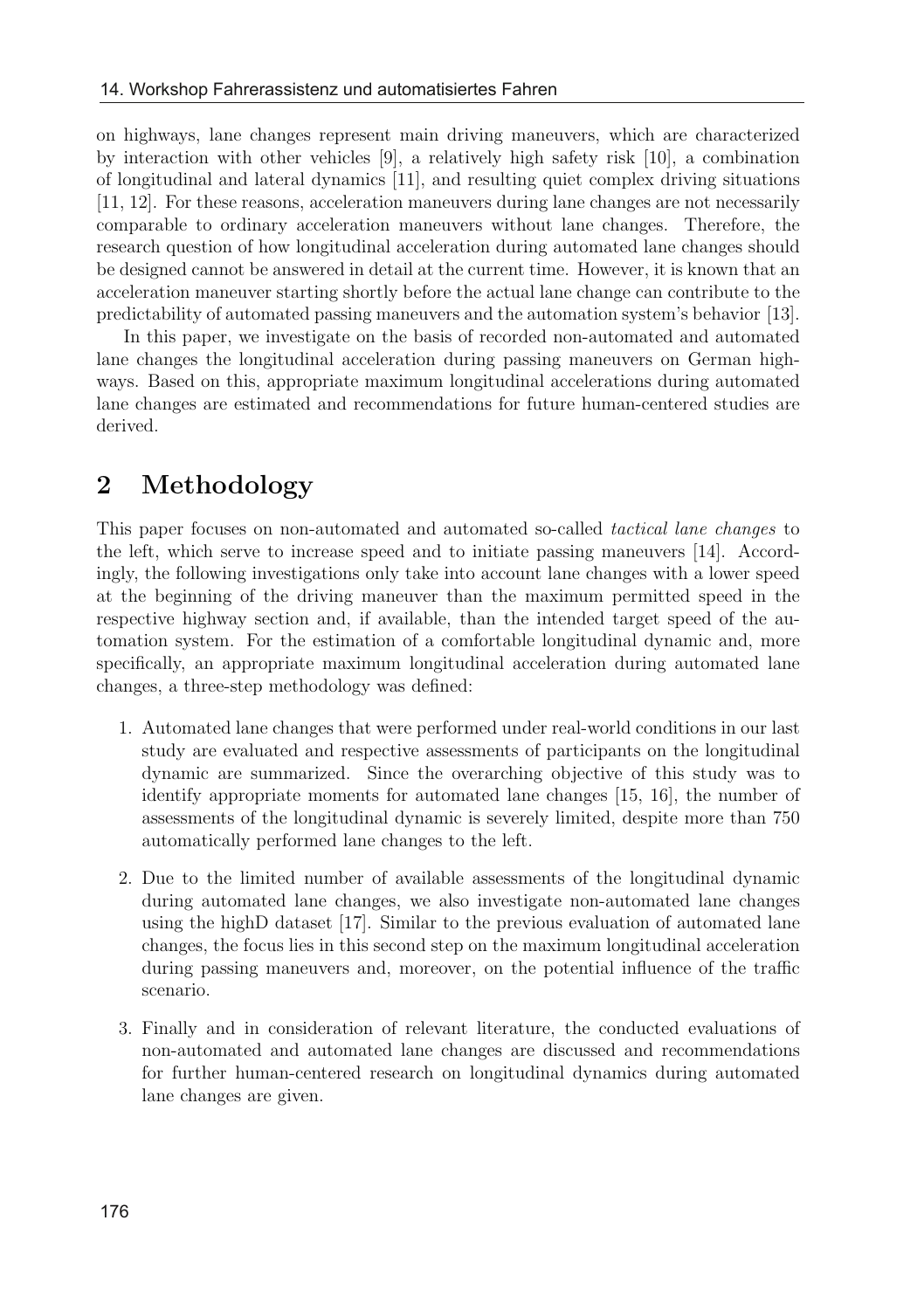### 3 Evaluation of Automated Lane Changes

This data evaluation is based on our on-road vehicle study  $(N = 60)$  focusing appropriate moments for conditionally automated lane changes on highways, which was briefly described in a short paper [15]. Since the main results of this study about appropriate moments for automated lane changes [16] are not relevant for the research issue stated in Section 1, the following explanations concentrate on the test vehicle's behavior planning and the resulting longitudinal dynamic.

The maximum longitudinal acceleration profile was defined on the basis of previous research [13] and is depicted in a simplified form in Fig. 1. Each automated acceleration maneuver was determined individually depending on, among other things, this profile and the difference between the initial speed at the beginning of the lane change and the target speed of the automation system. The target speed of the automation system corresponded to  $120 \text{ km/h}$  or, if available, to the speed of a slower preceding vehicle. This approach for determining the longitudinal acceleration by means of the speed difference is included in several traffic models [18] and did not distinguish between acceleration maneuvers during lane changes and single-lane acceleration maneuvers in this study.



Figure 1: The maximum longitudinal acceleration profile was characterized in our last study by the parameters  $a_{x,max} = 1.2 \frac{m}{s^2}$  (blue line) and  $j_{x,\text{max}} = 1.3 \text{ m/s}^3$  (upper red line).

Since the aim of the aforementioned study was the identification of appropriate moments for automated lane changes [15, 16], no separate questionnaires about the longitudinal dynamic during passing maneuvers were used. However, the participants (P) had the opportunity to add qualitative comments on the assessment of their general sense of well-being and perceived discomfort, which can be used to investigate the suitability of the longitudinal dynamic. Several participants described the experienced longitudinal dynamic during lane changes qualitatively as too low (e. g. P5, P11, P19, P28, P39) and blocking rearward traffic in the target lane was mentioned several times as main reason for the perceived discomfort (e. g. P5, P19, P28, P39). For example, one participant (P19) described that such moderate lane changes would slow down rearward traffic and another participant (P39) suggested that rearward traffic would even expect a faster acceleration behavior of passing vehicles. Furthermore, another participant (P30) described that an additional benefit of higher longitudinal accelerations is the possible avoidance of safety-related aborts of automated lane changes that have already started.

In summary, various participants noticed the low longitudinal acceleration during automated lane changes in this study in a negative way and considered it uncooperative for rearward vehicles in the target lane. This influence of rearward traffic is examined in more detail in the following evaluation of non-automated lane changes, which represents the second step of this work (see Section 2).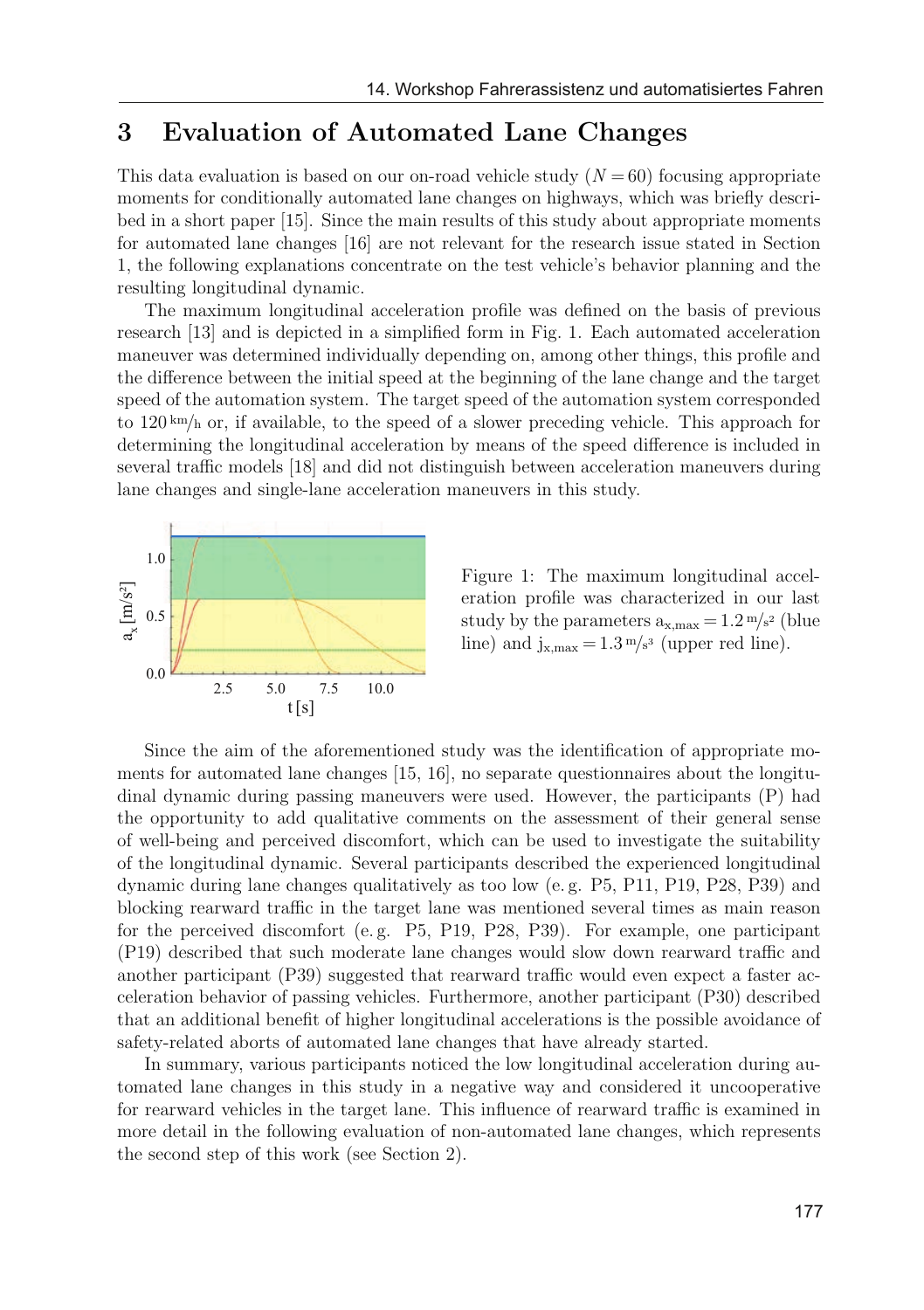### 4 Evaluation of Non-Automated Lane Changes

In addition to evaluating automated lane changes, we examined the longitudinal acceleration during non-automated lane changes in greater detail. For this purpose, the highD dataset [17] was used, which contains traffic records of several approximately 400 m long three-lane highway sections. The evaluation took into account lane changes to the left that were carried out in 38 highway sections with a maximum permitted speed of  $120 \text{ km/h}$ . This speed value corresponds to the target speed of the automation system described in Section 3 and thus contributes to the comparability of both data evaluations. As another prerequisite for consideration in this evaluation, the lane changes have to be completely included in the dataset and in the recorded highway sections. For this reason, referring to a previous data evaluation [15], each lane change was replaced by an individual logistic function (1) and the positions of the beginning and completion of the maneuvers were subsequently estimated. In this function,  $x_a$  represents the x-coordinate at which the lane markings are crossed by the respective recorded vehicle trajectory.

$$
y(x) = \frac{G \cdot e^{k(x - x_a)}}{1 + e^{k(x - x_a)}} \quad \text{with} \quad y'(x_a) = \frac{G \cdot k}{4} \quad \text{and} \quad G = 3.75m \tag{1}
$$

The beginnings of the lane changes were defined in accordance with the previous data evaluation [15] at the x-coordinates where the respective logistic functions reach 3% of the presumed lane width. In comparison, the completions of the lane changes were defined at the x-coordinates where the respective logistic functions reach 97% of the lane width. Fig. 2 shows as an example the first twelve of approximately 700 lane changes



Figure 2: This figure shows the estimated positions of the beginnings and completions (red dots) of the first twelve non-automated lane changes considered in the data evaluation.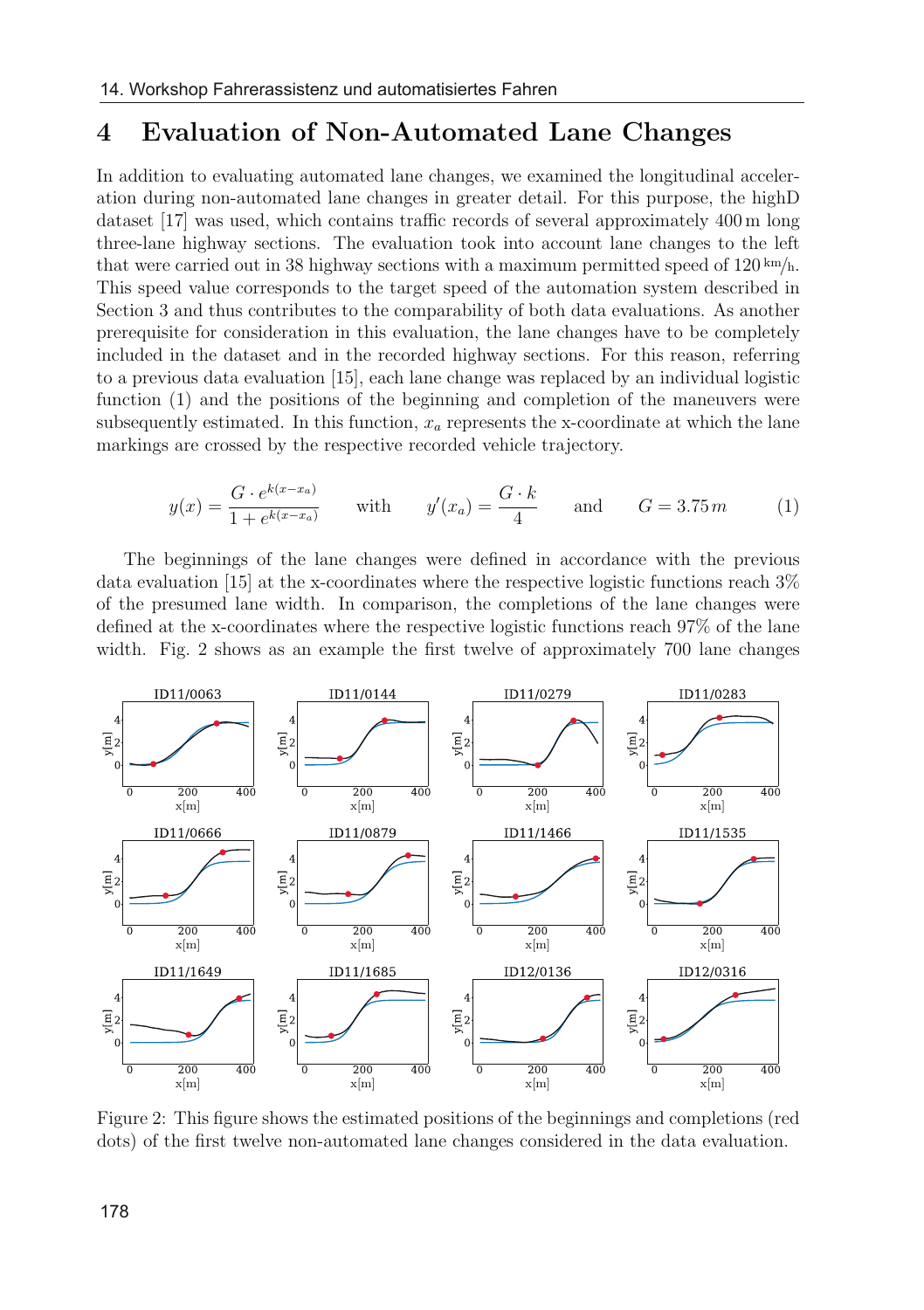considered in this evaluation (black lines) with the logistic functions (blue lines) and the estimated positions of the beginnings and completions from a bird's eye view. Despite minor differences between recorded lane changes and the respective logistic functions, the calculated positions of the beginnings and completions are plausible and appear sufficient for our purpose.

For each lane change considered in this evaluation, the maximum longitudinal acceleration ax,max in the recorded highway section was identified and marked in relation to the difference  $\Delta v_x$  between the initial speed at the beginning of the lane change and the maximum permitted speed of  $120 \text{ km/h}$  in Fig. 3. In this process, a distinction was made between lane changes without and with a rearward vehicle in the target lane as well as between lane changes from the right lane to the center lane and from the center lane to the left lane. The relationship between the relative speed  $\Delta v_x$  and the maximum longitudinal acceleration was subsequently evaluated and with the help of linear regression functions (black lines) presented in Fig. 3. It can be seen that the longitudinal acceleration during lane changes from the center lane to the left lane are higher than the longitudinal acceleration during lane changes from the right lane to the center lane. This circumstance can be explained by the heterogeneous speed distribution on German highways [19] and the obligation to drive on the right-hand side of the road. Furthermore, it emerges that the longitudinal acceleration increases with the relative speed  $\Delta v_x$  and is slightly higher for lane changes with a rearward vehicle in the target lane  $(\tilde{a}_{x,\text{max}} = 0.67 \text{ m/s})$  compared to lane changes without a rearward vehicle in the target lane  $(\tilde{a}_{x, max} = 0.60 \text{ m/s}^2)$ .

In addition to Fig. 3, Fig. 4 shows lane changes with a rearward vehicle in the target lane including respective time-to-collision  $(TTC_x)$  values of the beginnings of the lane changes. The depicted gray surface represents the predictions resulting from a polynomial regression model. Here, an influence of the  $TTC<sub>x</sub>$  on the maximum longitudinal acceleration during non-automated lane changes could not be identified.



Figure 3: Maximum longitudinal accelerations during non-automated lane changes  $(N = 713)$  depending on the relative speed  $\Delta v_x$ . Dot symbols represent lane changes from the right to the center lane. Triangle symbols represent lane changes from the center lane to the left lane. Blue symbols represent lane changes with a rearward vehicle in the target lane. Gray symbols represent lane changes without a rearward vehicle in the target lane.

In summary, it can be stated that, from a descriptive point of view, the longitudinal dynamic during non-automated lane changes depends on the existence of a rearward vehicle in the target lane, the position of the lane change, and especially the relative speed  $\Delta v_x$ . At a high relative speed of 50 km/h, the maximum longitudinal acceleration during the driving maneuvers is approximately  $1.2 \frac{m}{s^2}$  on average. However, it should also be pointed out that there is a large scatter of maximum longitudinal accelerations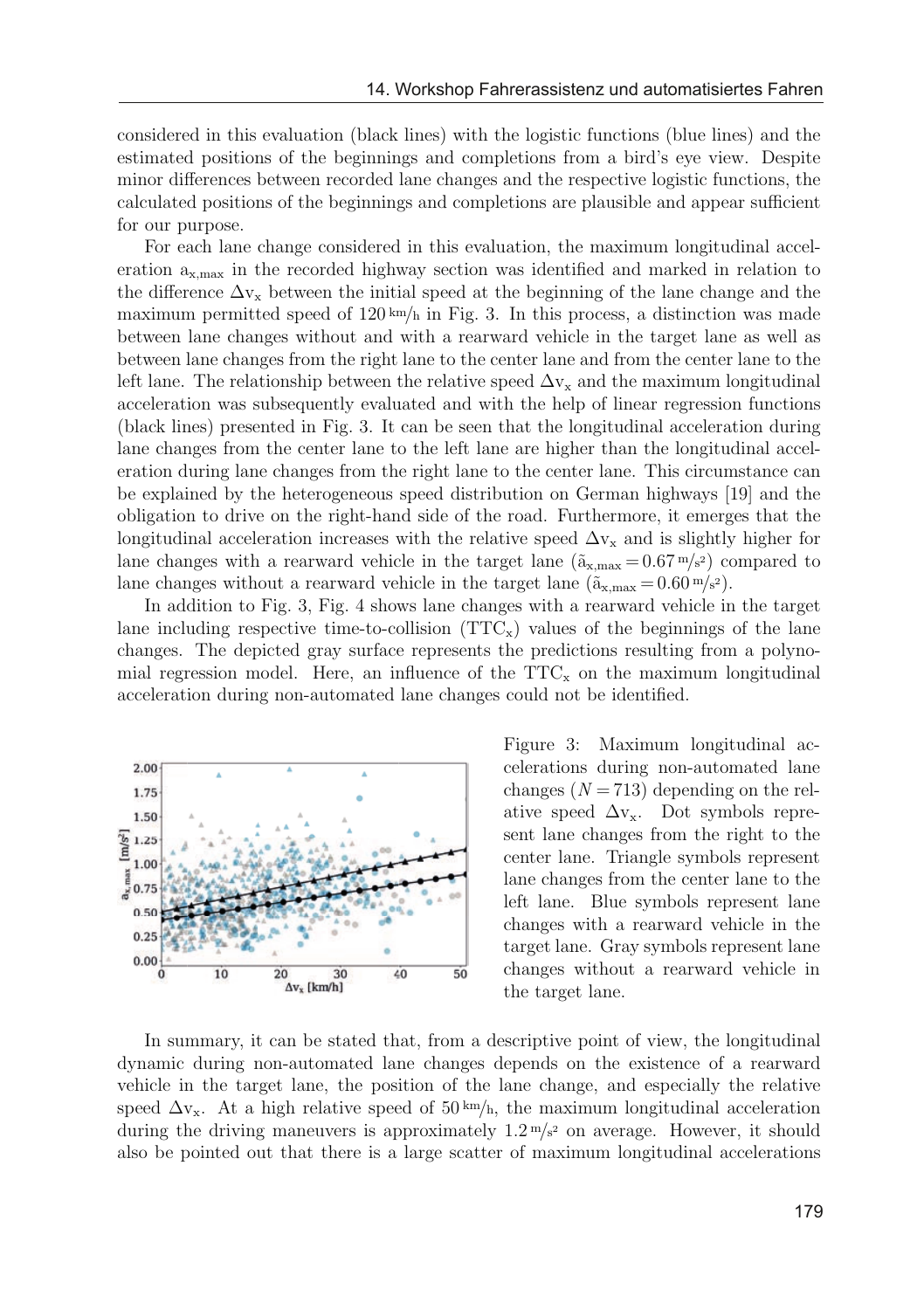during non-automated lane changes, which indicates additional influencing factors, such as individual human driving styles or personalities, and deserves further discussion.



Figure 4: Maximum longitudinal accelerations during non-automated lane changes  $(n_1 = 334)$  with a rearward vehicle in the target lane depending on the relative speed  $\Delta v_x$  and TTC<sub>x</sub>. Dot symbols represent lane changes from the right to the center lane. Triangle symbols represent lane changes from the center lane to the left lane.

#### 5 Discussion and Conclusion

The longitudinal acceleration during automated lane changes assessed as too low in Section 3 and the longitudinal acceleration during non-automated lane changes investigated in Section 4 differ only to a minor extent  $(a_{x,max} \approx 1.2 \text{ m/s}^2)$ . The assumption that the longitudinal acceleration during automated lane changes was designed too low in our last study is consequently not supported by the data evaluation of non-automated driving. However, we have to emphasize that the vehicle trajectories of the highD dataset [17] are only available in highway sections of about 400 m (see Fig. 2). It is conceivable that the actual maximum longitudinal accelerations are achieved before or after the evaluated non-automated lane changes and thus do not lie within the recorded highway sections. As a consequence, the actual maximum longitudinal accelerations would exceed the values presented in Section 4. In addition, various studies (e. g. [2, 6]) indicate that automated driving styles should not necessarily correspond to human driving styles. For this reason, the high degree of agreement between the automated longitudinal dynamics and non-automated longitudinal dynamics does not mean that increasing acceleration would not optimize driving comfort for automated driving. Taking into account previous research on automated driving, the qualitative participant opinions mentioned in Section 3, and the influence of rearward vehicles in the target lane on the longitudinal acceleration during non-automated lane changes (see Section 4), a maximum longitudinal acceleration during automated lane changes higher than  $1.2 \frac{m}{s^2}$  appears for individual traffic scenarios reasonable. Such scenarios include, for example, changes to faster lanes or lane changes in front of faster road users.

For future human-centered investigations of automated lane changes and in addition to the already known driving style with a maximum longitudinal acceleration of  $1.2 \frac{\mathrm{m}}{\mathrm{s}^2}$ described in Section 3, we recommend a driving style with a maximum longitudinal acceleration of  $2.0 \frac{\text{m}}{\text{s}^2}$ . The latter value corresponds to the upper limit of adaptive cruise control systems [7] and is located in the lower range of a dynamic acceleration [4]. We hypothesize that such a dynamic acceleration during automated passing maneuvers reduce the perceived discomfort induced by blocking other traffic participants and consequently optimize the driving experience. For this reason, both mentioned driving styles were im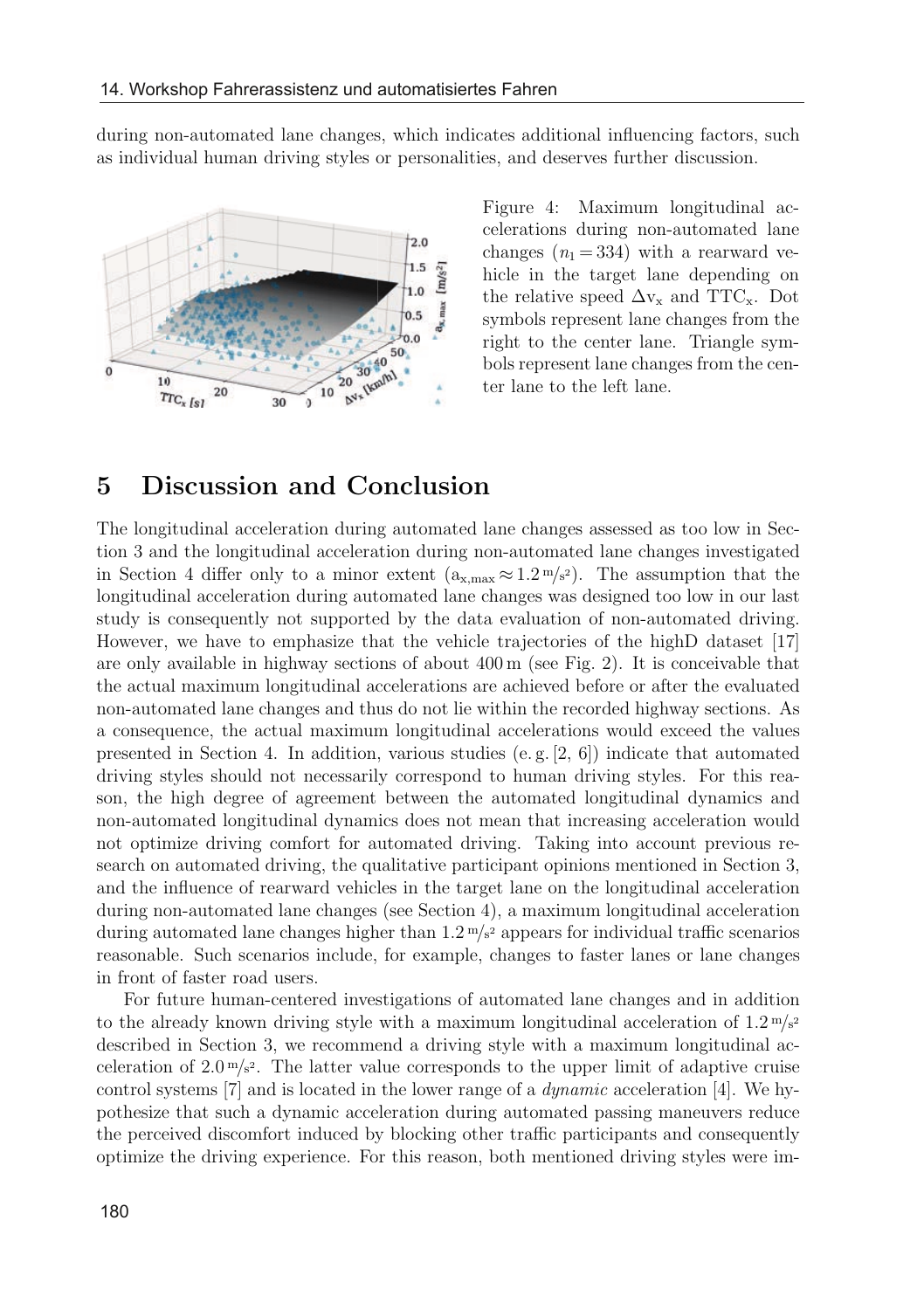plemented in a prototypical vehicle, verified in a pre-study with experts under real-world conditions and will form the basis for a future study on the human-centered design of automated lane changes. With respect to higher levels of automated driving, which allow the driver to be distracted from traffic by non-driving related tasks [8], and the resulting impact on the human perception of driving dynamics [20], non-driving related tasks will be considered in our following study.

## 6 Acknowledgment

This research was supported by AUDI AG.

# References

- [1] T. Gasser et al., Bericht zum Forschungsbedarf: Runder Tisch Automatisiertes Fahren – AG Forschung. 2015.
- [2] F. Hartwich, M. Beggiato, and J. F. Krems, "Driving comfort, enjoyment and acceptance of automated driving – effects of drivers' age and driving style familiarity," Ergonomics, vol. 61, no. 8, pp. 1017–1032, 2018.
- [3] S. Scherer, A. Dettmann, F. Hartwich, T. Pech, A. C. Bullinger, and G. Wanielik, "How the driver wants to be driven - Modelling driving styles in highly automated driving," in Tagungsband 7. Tagung Fahrerassistenz, 2015.
- [4] I. Bae, J. Moon, and J. Seo, "Toward a Comfortable Driving Experience for a Self-Driving Shuttle Bus," Electronics, vol. 8, no. 9, p. 943, 2019.
- [5] H. Bellem, B. Thiel, M. Schrauf, and J. F. Krems, "Comfort in automated driving: An analysis of preferences for different automated driving styles and their dependence on personality traits," Transportation Research Part F: Traffic Psychology and Behaviour, vol. 55, pp. 90–100, 2018.
- [6] S. Scherer, D. Schubert, A. Dettmann, F. Hartwich, and A. C. Bullinger, "Wie will der "Fahrer" automatisiert gefahren werden? Überprüfung verschiedener Fahrstile hinsichtlich des Komforterlebens," in VDI/VW-Gemeinschaftstagung Fahrerassistenzsysteme und automatisiertes Fahren, 2016.
- [7] ISO, "Intelligent transport systems Adaptive cruise control systems Performance requirements and test procedures, 15622:2010," 2010.
- [8] SAE, "Taxonomy and Definitions for Terms Related to Driving Automation Systems for On-Road Motor Vehicles, J3016 201806," 2018.
- [9] C. Oh, J.-h. Choi, and S. Park, "In-depth understanding of lane changing interactions for in-vehicle driving assistance systems," International Journal of Automotive Technology, vol. 18, no. 2, pp. 357–363, 2017.